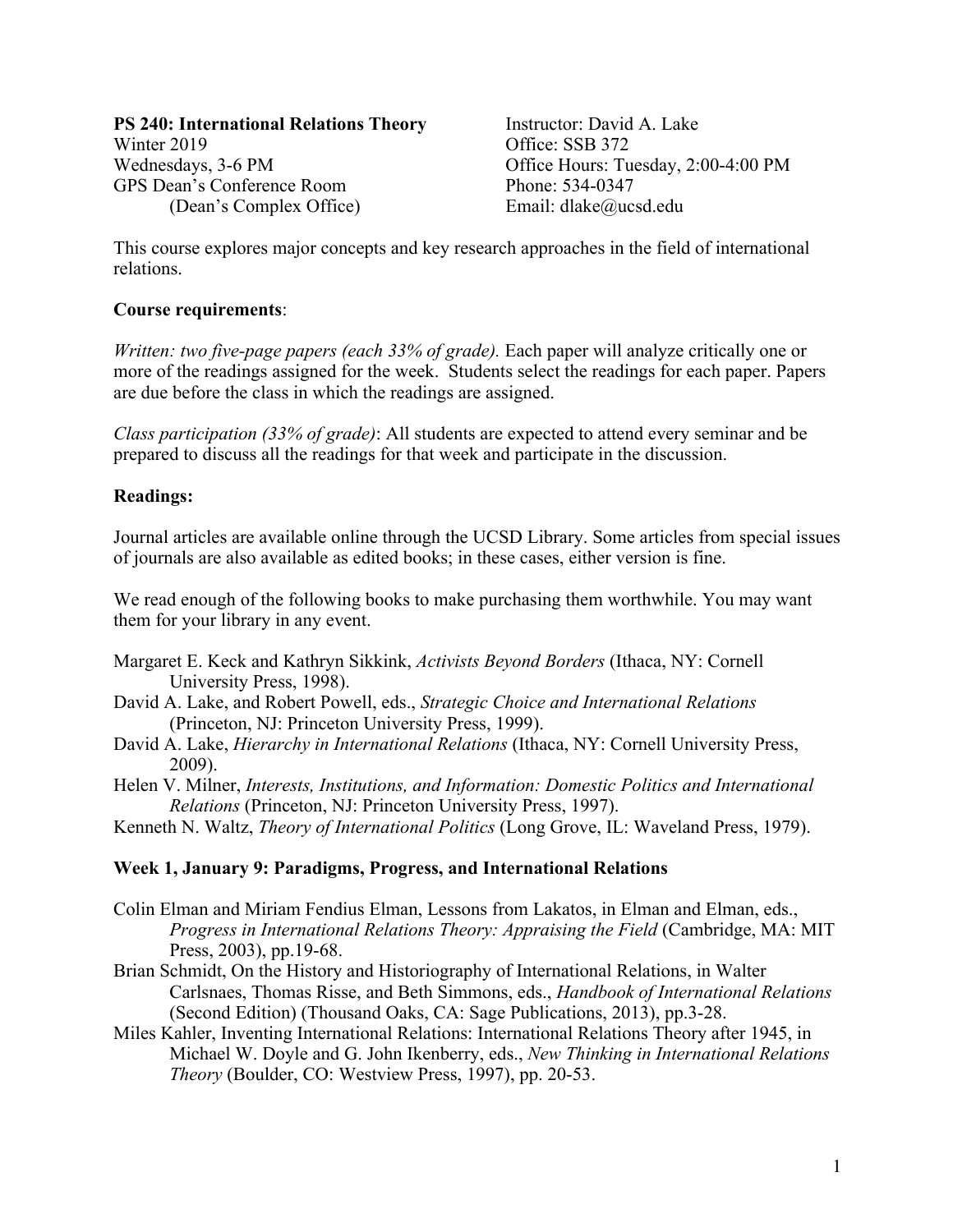- Peter J. Katzenstein, Robert O. Keohane, and Stephen D. Krasner, International Organization and the Study of World Politics, *International Organization* 52, 4 (1998), pp.645-685.
- Ole Wœver, The Sociology of a Not So International Discipline: American and European Developments in International Relations, *International Organization* 52, 4 (1998), pp. 687-727.
- Kathleen R. McNamara, Of Intellectual Monocultures and the Study of IPE, *Review of International Political Economy* 16, 1 (2009), pp.72-84.
- David A. Lake, Theory is Dead, Long Live Theory: The End of the Great Debates and the Rise of Eclecticism in International Relations, *European Journal of International Relations* 19, 3 (2013), pp.567-587.
- Peter Marcus Kristensen, International Relations at the End: A Sociological Autopsy," *International Studies Quarterly* 62, 1 (2018), pp.245-259.
- Quan Li, The Second Great Debate Revisited: Exploring the Impact of the Qualitative-Quantitative Divide in International Relations, *International Studies Review (*forthcoming*):* https://doi.org/10.1093/isr/viy009
- David A. Lake and Robert Powell, International Relations: A Strategic-Choice Approach, in Lake, and Powell, eds., *Strategic Choice and International Relations* (Princeton, NJ: Princeton University Press, 1999), pp. 3-38.

## **Week 2, January 16: States as Units**

- Tilly, Charles. *Coercion, Capital, and European States, AD 990-1990* (New York: Blackwell, 1990), Chapter 3 (pp. 67-95).
- Hendrik Spruyt, *The Sovereign State and Its Competitors: An Analysis of Systems Change* (Princeton: Princeton University Press, 1994), Chapters 2 and 8, pp. 22-33, 154-180.
- Lars-Erik Cederman, Endogenizing Geopolitical Boundaries with Agent-Based Modeling, *Proceedings of the National Academy of Sciences* 99, Supplement 3 (May 14, 2002), 7296-7303.
- Alesina, Alberto, and Enrico Spolaore, On the Number and Size of Nations, *Quarterly Journal of Economics* 112 (1997): 1027-56.
- Scott F. Abramson, The Economics Origins of the Territorial State, *International Organization* 71, 1 (2017), pp.97-130.
- Mark W. Zacher, The Territorial Integrity Norm: International Boundaries and the Use of Force, *International Organization* 55, 2 (2001), pp.215-250.
- Philip G. Roeder, *Where Nation-States Come From: Institutional Change in the Age of Nationalism* (Princeton: Princeton University Press, 2007), Chapters 1 and 2, pp.3-78.
- Melissa M. Lee, The International Politics of Incomplete Sovereignty: How Hostile Neighbors Weaken the State, *International Organization* 72, 2 (2018), pp.283-315.

#### **Week 3, January 23: The Anarchy Problematique**

- Kenneth N. Waltz, *Theory of International Politics* (Long Grove, IL: Waveland Press, 1979), Chapters 5-7, pp.79-160.
- Richard K. Ashley, The Poverty of Neorealism, *International Organization* 38, 2 (1984), pp.225- 281.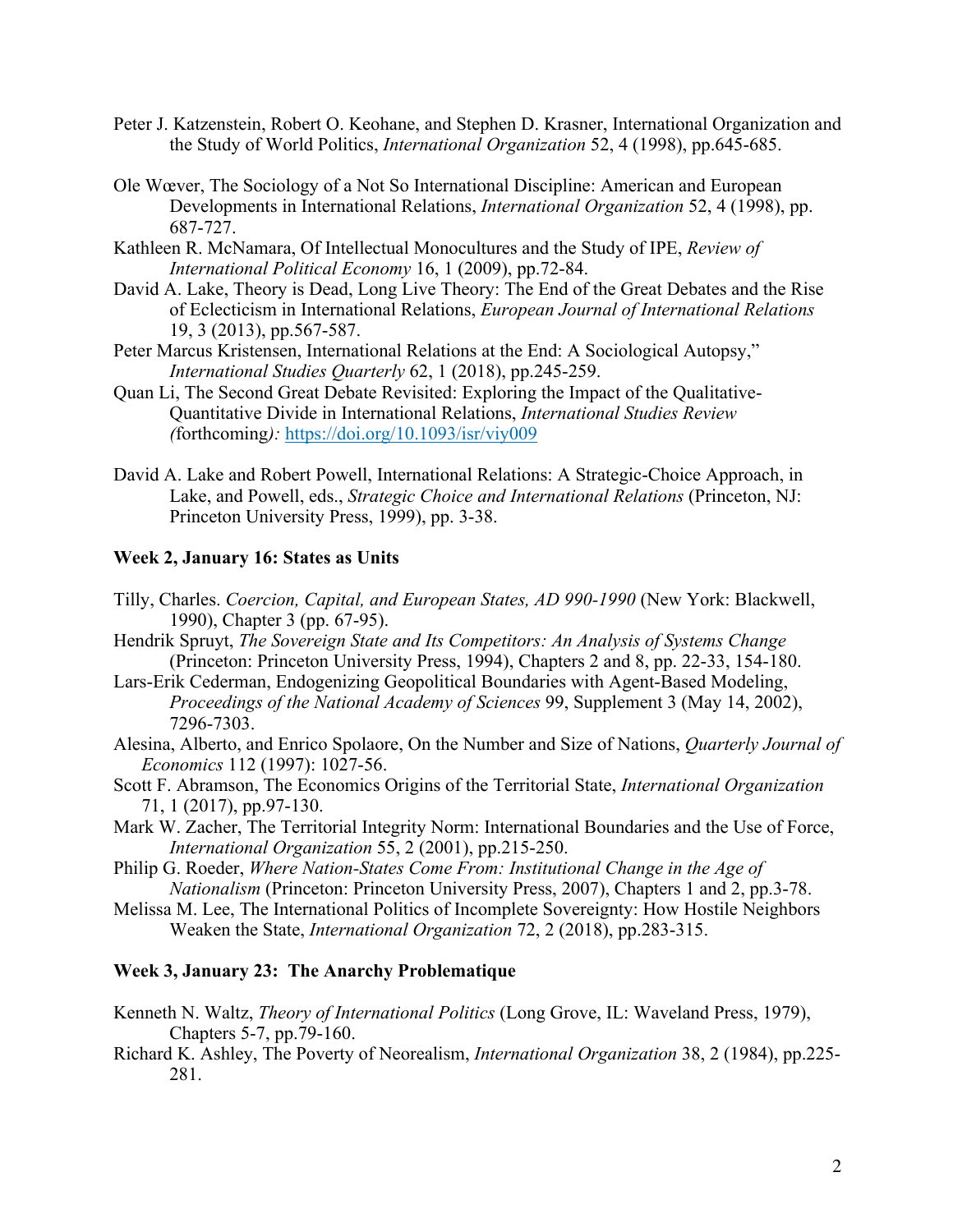- Helen V. Milner, The Assumption of Anarchy in International Relations Theory: A Critique, *Review of International Studies* 17 (1991), pp.67-85.
- Alexander Wendt, Anarchy is What States Make of It: The Social Construction of Power Politics, *International Organization* 46 (Spring 1992), pp.391-425.
- Stephen D. Krasner, *Sovereignty: Organized Hypocrisy* (Princeton: Princeton University Press, 1999), Chapter 1, pp.1-42.
- Christian Reus-Smit, The Constitutional Structure of International Society and the Nature of Fundamental Institutions, *International Organization* 51, 4 (1997), pp.555-589.
- David A. Lake, *Hierarchy in International Relations* (Ithaca, NY: Cornell University Press, 2009), as much as possible.
- Laura Sjoberg, Gender, Structure, and War: What Waltz Couldn't See, *International Theory* 4, 1 (2012), pp.1-38.
- Janice Bially Mattern and Ayse Zarakol, Hierarchies in World Politics, *International Organization* 70, 3 (2016): 623-654.
- Emilie M. Hafner-Burton, Miles Kahler, and Alexander H. Montgomery, Network Analysis for International Relations, *International Organization* 63, 3 (2009), pp.559-592.

### **Week 4, January 30: Interests**

- Jeffry Frieden, Actors and Preferences in International Relations, in Lake and Powell, eds., *Strategic Choice*, pp.39-76.
- James Fearon and Alexander Wendt, Rationalism v. Constructivism: A Skeptical View, in Walter Carlsnaes, Thomas Risse, and Beth Simmons, *Handbook of International Relations* (Thousand Oaks, CA: Sage Publications, 2002), pp.52-72. [Note, this is the first edition of the handbook, the essay is not reprinted in the second edition.]
- Jeffry A. Frieden and Ronald Rogowski, The Impact of the International Economy on National Policies: An Analytical Overview, in Robert O. Keohane and Helen V. Milner, eds., *Internationalization and Domestic Politics* (New York: Cambridge University Press, 1996), pp.25-47.
- Michael J. Hiscox, Inter-Industry Factor Mobility and the Politics of Trade, *International Organization*, 55, 1 (2001), pp.1-46.
- Benjamin Fordham, Economic Interests and Public Support for American Global Activism, *International Organization* 62, 1 (2008), pp.311-328.
- Edward D. Mansfield and Diana C. Mutz, Support for Free Trade: Self-Interest, Sociotropic Politics, and Out-Group Anxiety, *International Organization* 63, 3 (2009), pp.425-457.
- Ole R. Holsti and James N. Rosenau, The Structure of Foreign Policy Attitudes among American Leaders, *Journal of Politics* 52, 1 (1990), pp.94-125.
- Bruce W. Jentleson, The Pretty Prudent Public: Post Post-Vietnam American Opinion on the Use of Military Force, *International Studies Quarter* 36, 1 (1992), pp.49-73.
- Matthew A. Baum and Philip B.K. Potter, The Relationships Between Mass Media, Public Opinion, and Foreign Policy: Toward a Theoretical Synthesis, *Annual Review of Political Science* 11 (2008): 39-65.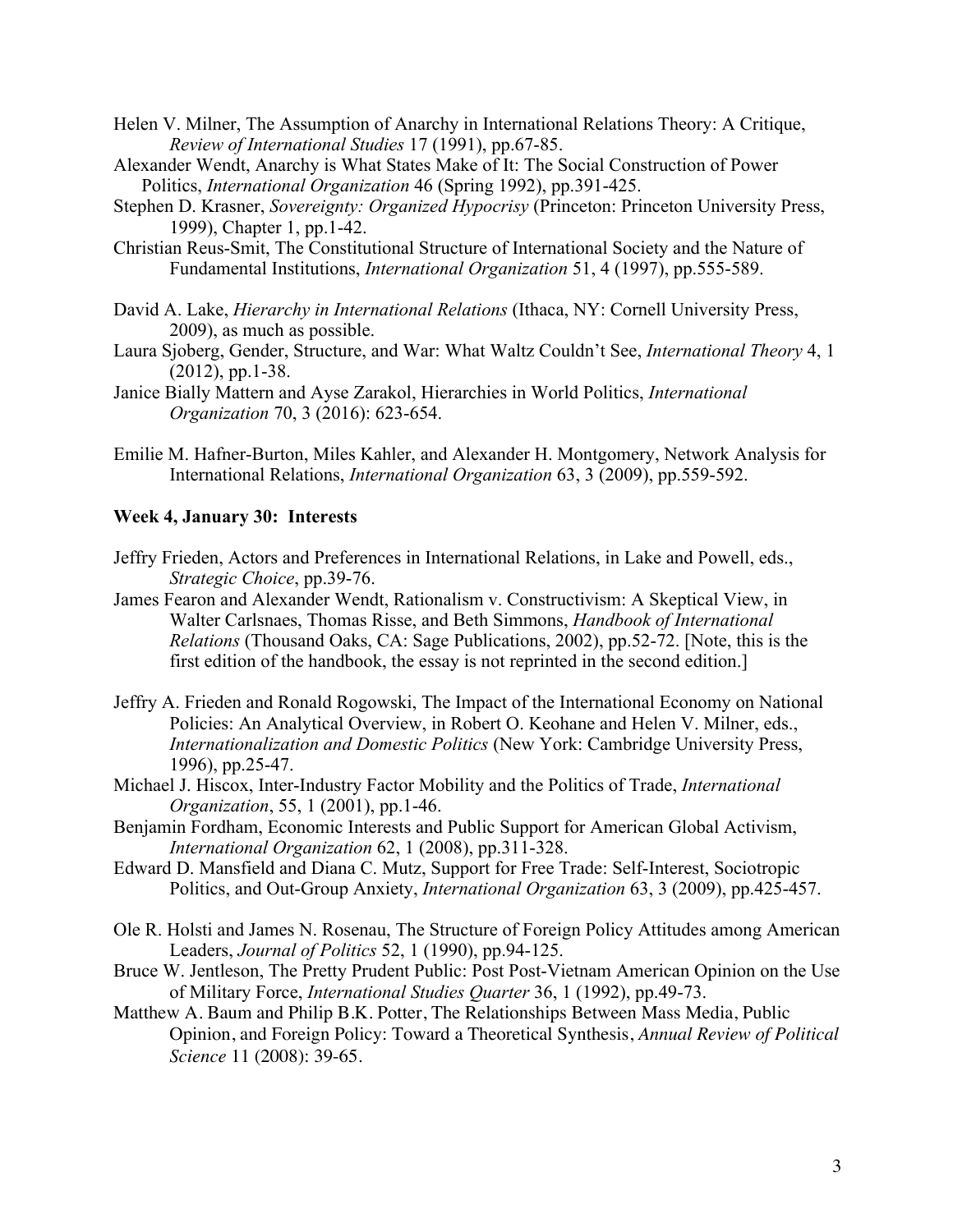- Graham Allison, Conceptual Models and the Cuban Missile Crisis, *American Political Science Review* 63 (1969), pp.689-718.
- Jonathan Bendor and Thomas H. Hammond, Rethinking Allison's Models, *American Political Science Review* 86, 2 (June 1992), pp.301-22.

#### **Week 5, February 6: Domestic institutions and international behavior**

- Ronald Rogowski, Institutions as Constraints on Strategic Choice, in Lake and Powell, eds. *Strategic Choice*, pp.115-136.
- Helen V. Milner, *Interests, Institutions, and Information*: Domestic Politics and International Relations (Princeton, NJ: Princeton University Press, 1997), chapters 1-4 and *one* of the empirical chapters (5-8).
- Christina J. Schneider, Public Commitments as Signals of Responsiveness in the European Union, *Journal of Politics* (forthcoming). Available on Schneider's website.
- Bruce Buena de Mesquita, James D. Morrow, Randolph M. Siverson, and Alastair Smith, An Institutional Explanation of the Democratic Peace, *American Political Science Review* 93, 4 (1999), pp.791-807.
- Kenneth A. Schultz, Do Democratic Institutions Constrain or Inform? Contrasting Two Institutional Perspectives on Democracy and War, *International Organization* 53, 2 ) 1999, pp.233-266.
- Peter F. Cowhey, Domestic Institutions and the Credibility of International Commitments: Japan and the United States, *International Organization* 47, 2 (1993), pp. 299-326.
- J. Lawrence Broz, Political System Transparency and Monetary Commitment Regimes, *International Organization*, 56, 4 (2002), pp. 861-887.
- Jessica L. Weeks, Strongmen and Straw Men: Authoritarian Regimes and the Initiation of International Conflict, *American Political Science Review* 106, 2 (2012), pp.326-347.

### **Week 6, February 13: Relations among units: strategic interaction**

- James D. Morrow, The Strategic Setting of Choices: Signaling, Commitment, and Negotiation in International Politics, in Lake and Powell, *Strategic Choice*, pp. 77-114.
- Kenneth A. Oye, Explaining Cooperation Under Anarchy: Hypotheses and Strategies, *World Politics* 38, 1 (1985), p.1-24.
- James Fearon, Bargaining, Enforcement, and International Cooperation, *International Organization*, 52, 2 (1998), pp.269-305.
- Christina J. Schneider and Branislav Slantchev, Abiding by the Vote: Between Groups Conflict in International Collective Action, *International Organization* 67, 4 (2013): 759-796.
- James D. Fearon, Rationalist Explanations for War, *International Organization*, 49 (1995), pp.379-414.
- Erik Gartzke, War is in the Error Term, *International Organization*, 53, 3 (1999), pp.567-587.
- Robert Powell, "War as a Commitment Problem," *International Organization*, 60, 1 (2006), pp.169-203.
- R. Harrison Wagner, Bargaining and War, *American Journal of Political Science* 44, 3 (2000), pp.469-484.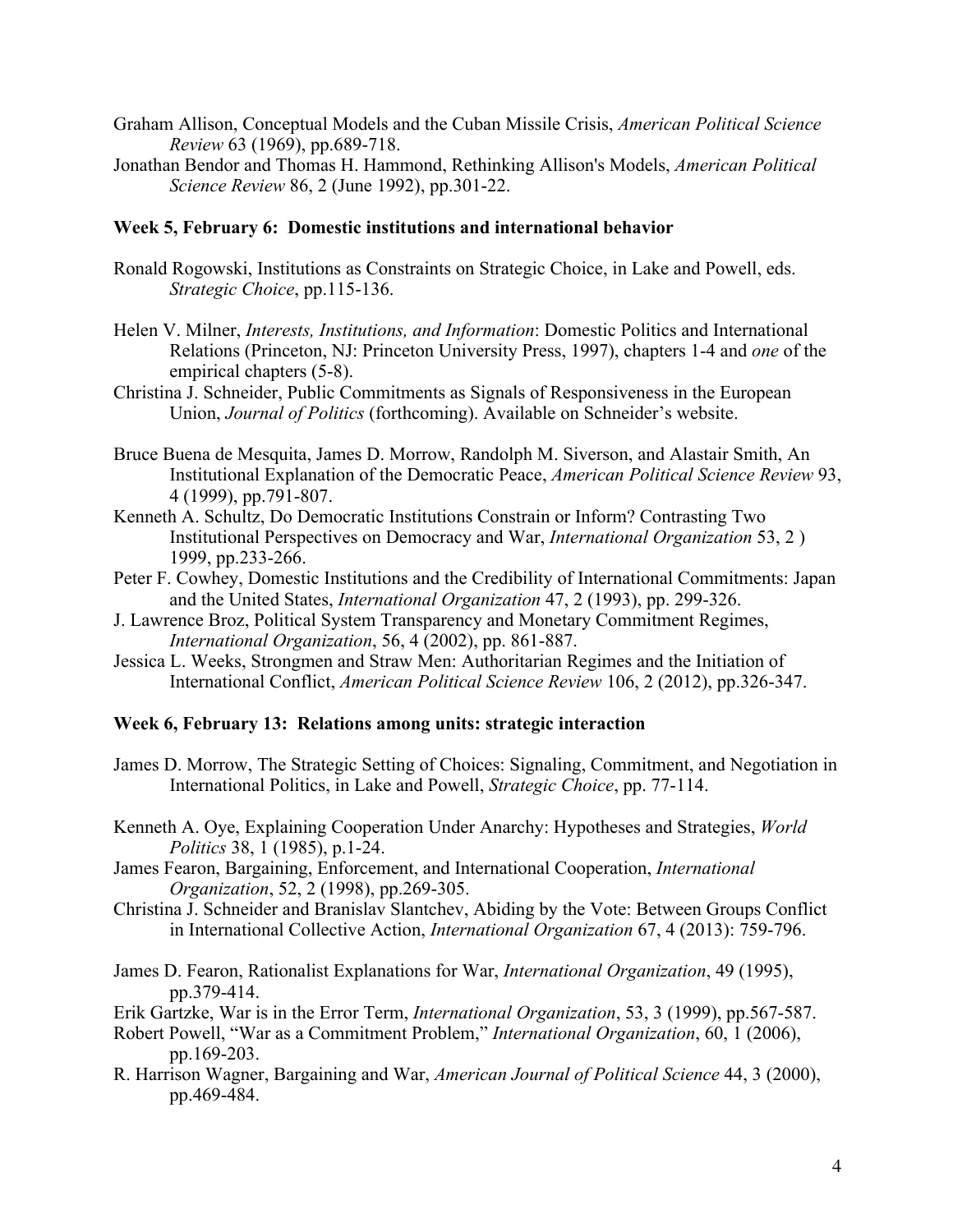- Branislav L. Slantchev, Borrowed Power: Debt Finance and the Resort to Arms, *American Political Science Review* 106, 4 (2012), pp.787-809.
- James D. Fearon, Cooperation, Conflict, and the Costs of Anarchy, *International Organization* 72, 3 (2018), pp.523-59.

#### **Week 7, February 20: Relations among units: international institutions**

- Peter Gourevitch, The Governance Problem in International Relations, in Lake and Powell, eds., *Strategic Choice*, pp.137-164.
- Lisa L. Martin and Beth Simmons, Theories and Empirical Studies of International Institutions, in *International Organization* 52, 4 (1998), pp.729-757.
- Robert O. Keohane, *After Hegemony: Cooperation and Discord in the World Political Economy* Princeton: Princeton University Press, 1984), Chapters 5 and 6, pp.65-109.
- Robert O. Keohane and David G. Victor, The Regime Complex for Climate Change, *Perspectives on Politics* 9, 1 (2011), pp.7-23.
- George W. Downs, David M. Rocke, and Peter N. Barsoom, Is the Good News About Compliance Good News About Cooperation? *International Organization* 50 (3), pp.397- 406.
- Virginia Page Fortna, Scraps of Paper? Agreements and the Durability of Peace, *International Organization* 57, 2 (2003), pp.337-372.
- Kenneth Abbott et al., The Concept of Legalization, *International Organization* 54, 3 (2000), pp.401-419.
- Kenneth Abbott and Duncan Snidal, Hard and Soft Law in International Governance, *International Organization* 54, 3 (2000), pp. 421-456.
- Miles Kahler, The Causes and Consequences of Legalization, *International Organization* 54, 3 (2000), pp.661-683.
- Barbara Koremenos, Charles Lipson, and Duncan Snidal, The Rational Design of International Institutions, *International Organization* 55, 4 (2001), pp.761-799.
- Barbara Koremenos, "Contracting Around International Uncertainty," *American Political Science Review*, 99, 4 (2005), pp.549-565.
- Christina Schneider and Johannes Urpelainen, Distributional Conflict Between Powerful States and International Treaty Ratification, *International Studies Quarterly* 57, 1 (2013), pp.13- 27.
- Kenneth W. Abbott, Jessica F. Green, and Robert O. Keohane, Organizational Ecology and Institutional Change in Global Governance, *International Organization* 70, 2 (2016): 247-277.

## **Week 8, February 27: International Change**

- Beth A. Simmons, Frank Dobbin, and Geoffrey Garrett, Introduction: The International Diffusion of Liberalism, *International Organization*, 60, 4 (2006), pp.781-810.
- Zachary Elkins, Andrew T. Guzman, and Beth A. Simmons, Competing for Capital: The Diffusion of Bilateral Investment Treaties, 1960-2000, *International Organization*, 60, 4 (2006), pp.811-846.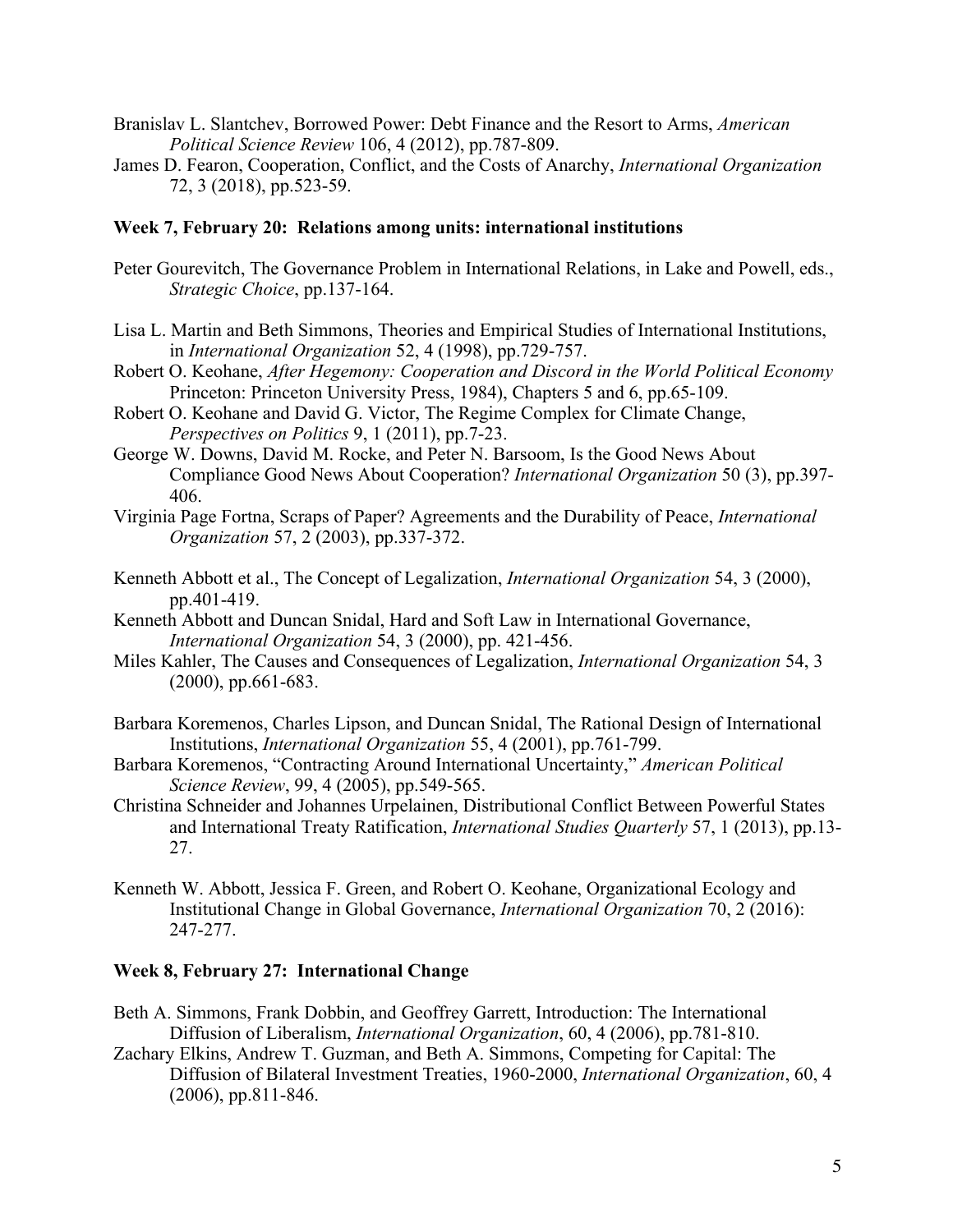- Susan D. Hyde, Catch Us If You Can: Election Monitoring and International Norm Diffusion, *American Journal of Political Science* 55, 2 (2011), pp.356-369.
- Kathleen Gallagher Cunningham and Katherine Sawyer, Is Self-Determination Contagious? A Spatial Analysis of the Spread of Self-Determination Claims, *International Organization* 71, 3 (2017), pp.585-604.
- Karrie J. Koesel and Valerie J. Bunch, Diffusion-Proofing: Russian and Chinese Responses to Waves of Popular Mobilizations against Authoritarian Rulers, *Perspectives on Politics* 11, 3 (2013), pp.753-768.
- Margaret E. Keck and Kathryn Sikkink, *Activists Beyond Borders* (Ithaca, NY: Cornell University Press, 1998), Chapters 1, 3 and 6, pp.1-38, 79-120, and 199-217.
- Martha Finnemore and Kathryn Sikkink, International Norm Dynamics and Political Change, *International Organization* 52, 4 (1998), pp. 887-917.
- R. Charli Carpenter, Vetting the Advocacy Agenda: Network Centrality and the Paradox of Weapons Norms, *International Organization* 65, 1, (2011), pp.69-102.
- Andrew Moravcsik, The Origins of Human Rights Regimes, *International Organization*, 54, 2 (2000), pp. 217-252.
- Eric Neumayer, Do International Human Rights Treaties Improve Respect for Human Rights? *Journal of Conflict Resolution* 49, 6 (2006), pp. 925-953.
- Christopher J. Fariss, The Changing Standard of Accountability and the Positive Relationhship between Human Rights Treaty Ratification and Compliance, British Journal of Political Science 48, 1 (2017), pp.239-271.
- Robert Vitalis, The Graceful and Generous Liberal Gesture: Making Racism Invisible in American International Relations, *Millennium: Journal of International Studies* 29, 2 (2000): 331–56.
- Errol Henderson, Hidden in Plain Sight: Racism in International Relations Theory, *Cambridge Review of International Affairs*, 26, 1 (2013): 71-92.
- Aaron Sampson, Tropical Anarchy: Waltz, Wendt, and the Way We Imagine International Politics, *Alternatives: Global, Local, Political* 27, 4 (2002): 429-57.
- David A. Lake, White Man's IR: An Intellectual Confession, *Perspectives on Politics* 14, 1 (2016): 1-11.

### **Week 9, March 6: Transnational Political Violence**

- David A. Lake and Donald Rothchild, Containing Fear: The Origins and Management of Ethnic Conflict, *International Security* 21, 2 (1996), pp.41-75
- James D. Fearon and David D. Laitin, Ethnicity, Insurgency, and Civil War, *American Political Science Review*, 97, 1 (2003), pp. 75-90.
- Rui J. P. de Figueiredo Jr. and Barry R. Weingast, The Rationality of Fear: Political Opportunism and Ethnic Conflict, in Barbara Walter and Jack Snyder, eds., *Civil Wars, Insecurity, and Intervention* (New York: Columbia University Press, 1999), pp. 261-302.
- Idean Salehyan, Kristian Skrede Gleditsch, and David E. Cunningham,Explaining External Support for Insurgent Groups, *International Organization* 65, 4 (2011), pp.709-744.
- Lars-Erik Cederman, et al., Transborder Ethnic Kin and Civil War, *International Organization* 67, 2 (2013), pp.389-410.